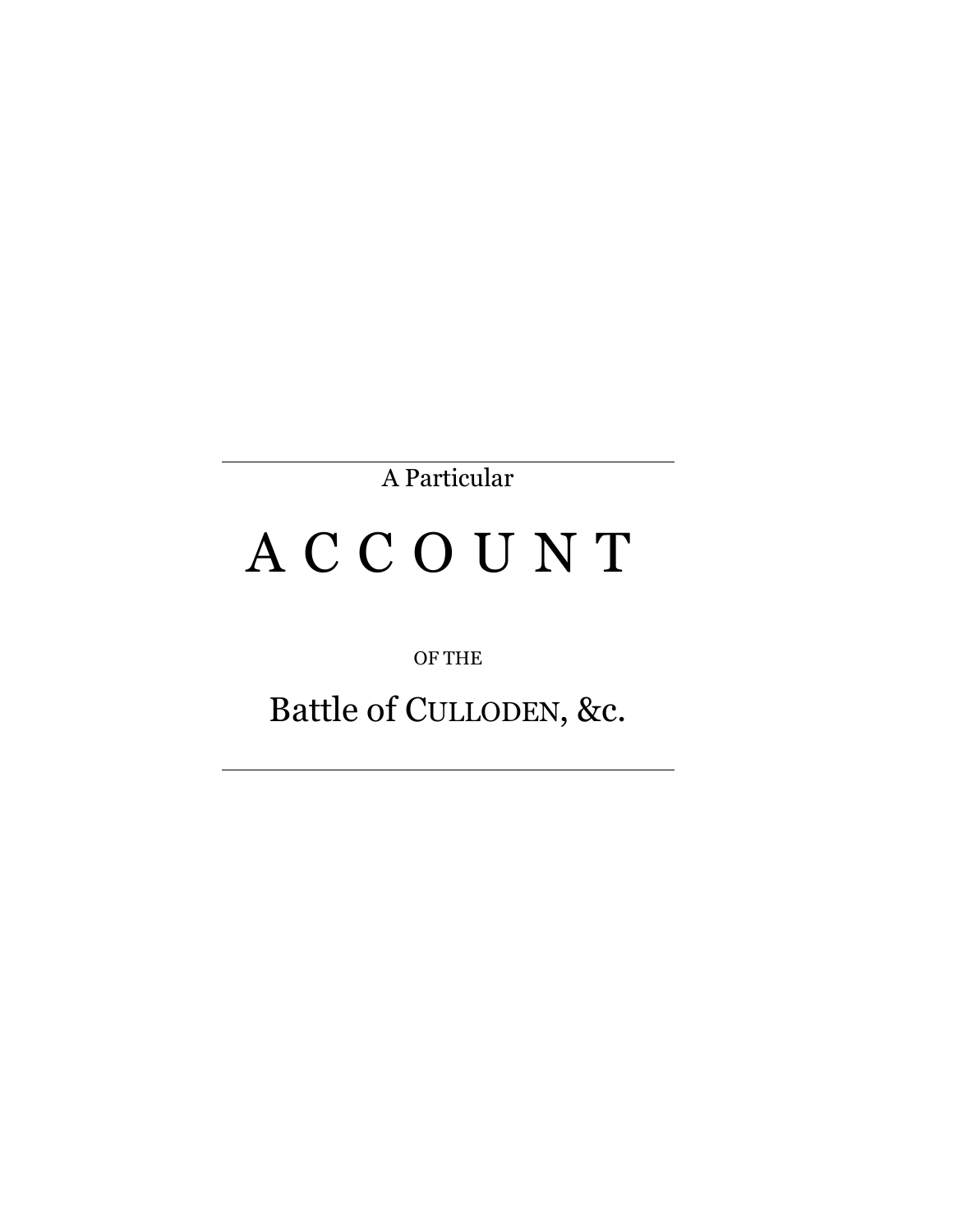A PARTICULAR

# ACCOUNT

#### OF THE Battle of CULLODEN,

#### *April 16,* 174*6.*

In a LETTER from an Officer of the *Highland* Army, to his friend at *London.*

*In great Attempts, 'tis glorious ev'n to fall.*



#### *LONDON:*

Printed for *T. Warner***,** near St. Paul's, 1749.

[Price Six-pence.]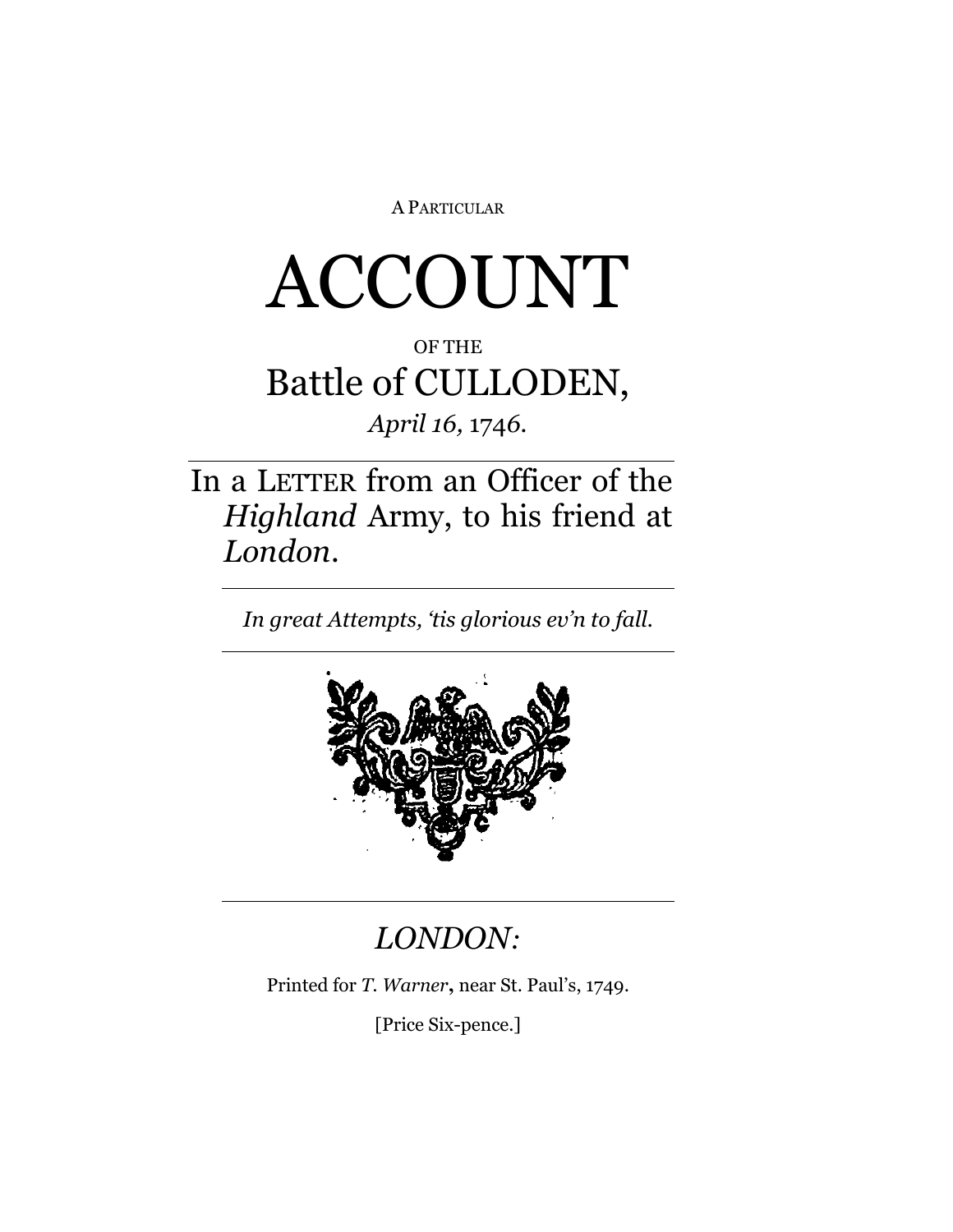

#### *ADVERTISEMENT*

THE following Letter was wrote from the Highlands of Scotland, in Summer *Highlands* of *Scotland*, in Summer 1746, at the Request of a Friend, and never intended for the Publick; but no particular Account of the Battle of *Culloden* having as yet appeared, it is hoped this may not be unacceptable, as it tends to remove some Mistakes that have hitherto prevail'd, with respect to that Affair; and contains a Number of Facts which only cou'd have fallen within the Knowledge of one so nearly concern'd as the Author. The Hardships he at that Time underwent, and the Dangers he must have been exposed to, no doubt occasion'd its being written in a Hurry but the Publisher chuses rather it shou'd appear as it is, than take upon him to make any Alterations.

che : che che che che che che che che che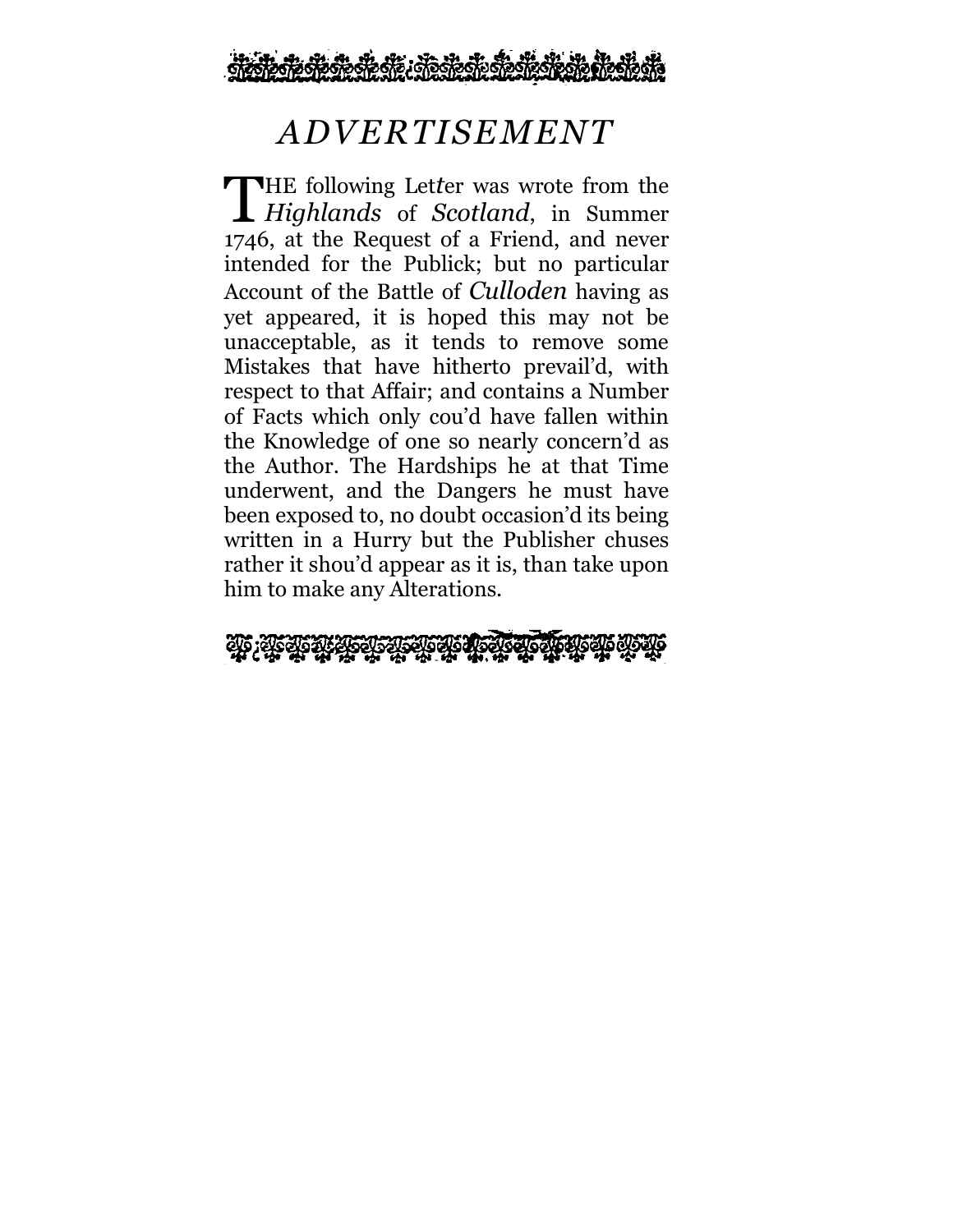

A Particular

### A C C O U N T

OF THE

#### Battle of CULLODEN, &C.

*SIR*,



*Highland* Army having not behav'd with their usual Bravery, or that some  $\frac{1}{4}$  of their principal Officers had not done their Duty, which might be the Occasion of their late Misfortune; I must inform you, That by all I can

learn, the Men shewed the utmost Eagerness to come to Action; nor did I hear of one Officer but behav'd well, so far as the Situation and Circumstances wou'd allow. The Truth seems to be, that they were overpower'd by a superior Force, and their Field of Battle was ill chose, which gave the Duke of *Cumberland* great Advantage, especially in his Cannon and Horse. Another Misfortune they lay under, was a total Want of Provisions, so that they were reduced to the Necessity, either of fighting an Army a Third stronger, starve or disperse.

I shall let you know what happen'd the Day of the Battle, and the preceding Day, so far as consists with my Knowledge.

On the 15th, all those of the *Highland* Army, who were assembled, were drawn up in Line of Battle upon a Moor, South from *Culloden*, facing Eastward; this was done very early in, the Morning, as it was known, that the Duke, of *Cumberland* had come to *Nairn* the Night before; but as he did not move in the Morning, it was judg'd, that he wou'd not march that Day, it being his Birth Day, and as his Troops had made no halt from the Time they left *Aberdeen*, *it* was reasonable to think he wou'd give them a Day's Rest.

About Ten o'Clock, Lord *George Murray* desired Brigadier *Stapleton* and Colonel *Ker,* to cross the Water of *Airn,* near where the Army was, drawn up (not far from the Place where the Battle was fought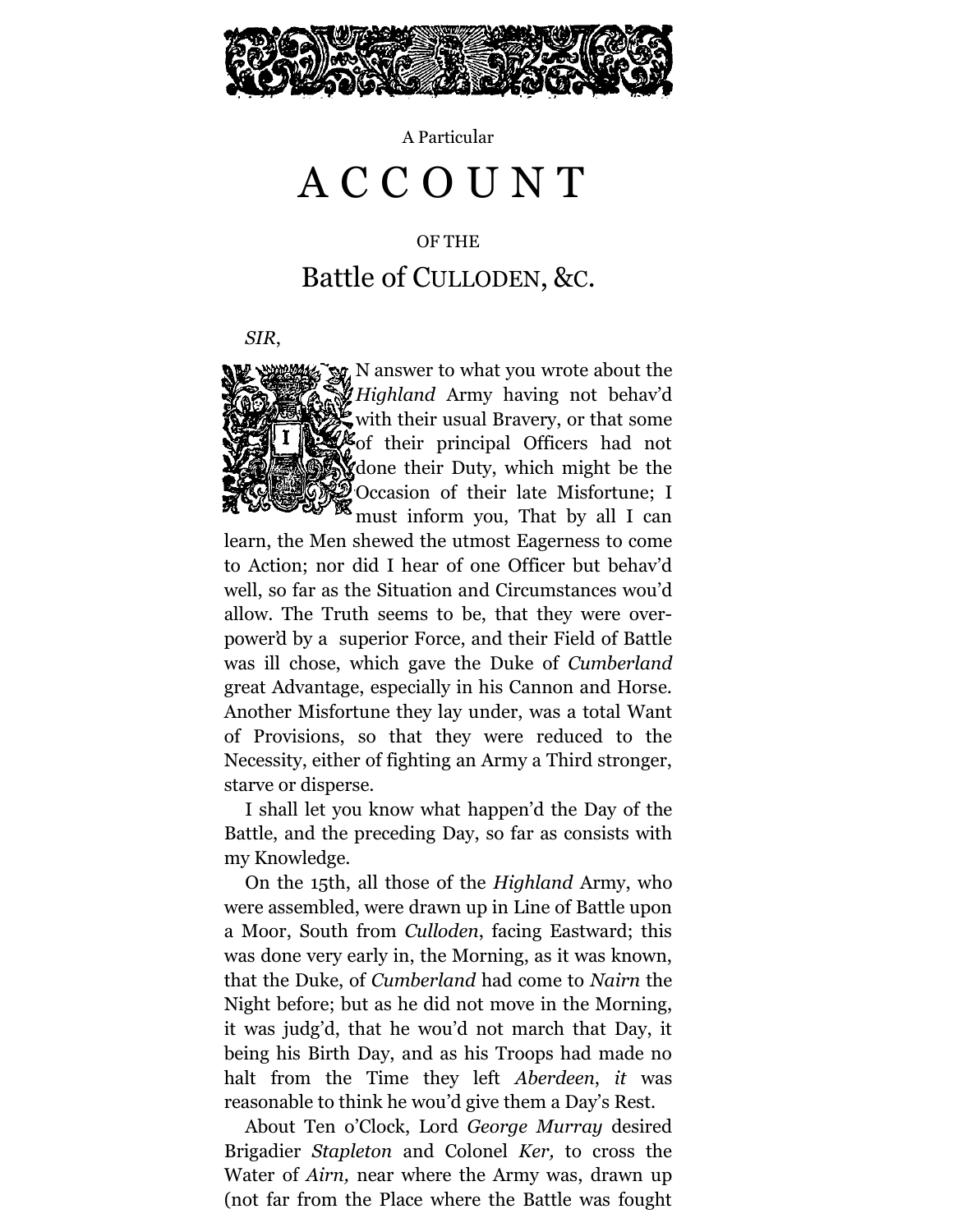next Day) to take a View of the hilly Ground on the South Side of the Water, which, to him, seem'd to be steep and uneven, consequently much more proper for *Highlanders*; for the Ground they were drawn up on, was a large plain Moor; and tho' in some Parts it was interspers'd with Moss, and deep Ground, yet, for the most Part, it was a fair Field, and good for Horse: After two or three Hours they return'd, and reported, that the Ground was rough and rugged, mossy and soft, so that no Horse could be of Use there; that the Ascent from the Water Side was steep, and there were but two or three Places in about three or four Miles where the Horse cou'd cross, the Banks being inaccessable; they cou'd not tell what kind of Ground was at a greater Distance; but the Country People inform'd them, that for a great Way it was much the same. Upon this Information, Lord *George Murray* propos'd, that the other Side of the Water shou'd be the Place for the Army to be drawn up in Line of Battle next Day; but this was not agreed to; it was said, that it look'd like shunning the Enemy, being a Mile farther than the Moor they were then upon, and at a greater Distance from *Inverness*, which it was resolv'd not to abandon, a great deal of Ammunition and Baggage being left there.

It was then propos'd to make a Night Attack upon the Duke of *Cumberland's* Army in their Camp, which, if it cou'd be done before One or Two o'Clock in the Morning, might (tho' a desperate Attempt) have a Chance of succeeding: Several of the Officers listen'd to this, as they knew the Duke of *Cumberland* was much superior in Number to the *Highlanders.* The Objections to it were, That a great many of the Army had not yet joined, particularly *Keppoch,* Master of *Lovat*, *Clunie*, *Glengyle,* the *McKenzies,* and many of *Glengarie's* Men, and other Regiments, which were all expected in two or three Days, or sooner; and if they shou'd fail in the Attempt, and be repulsed, it wou'd not be easy rallying the *Highlanders* in the Dark: That if the Duke of *Cumberland* was alarm'd by any of the Patrols (suppose no Spy shou'd give him Intelligence) he might .have Time to put his Army in Order in their Camp, place his Cannon, charg'd with Cartouch Shot, as he had a Mind, and his Horse might be all in Readiness, so as to pursue, if the *Highlanders* were beat off; And, lastly, the Difficulty of making the Retreat, with perhaps many wounded Men, whom the *Highlanders* will never leave behind, if it's possible to bring them off. It's to be observ'd, that there was no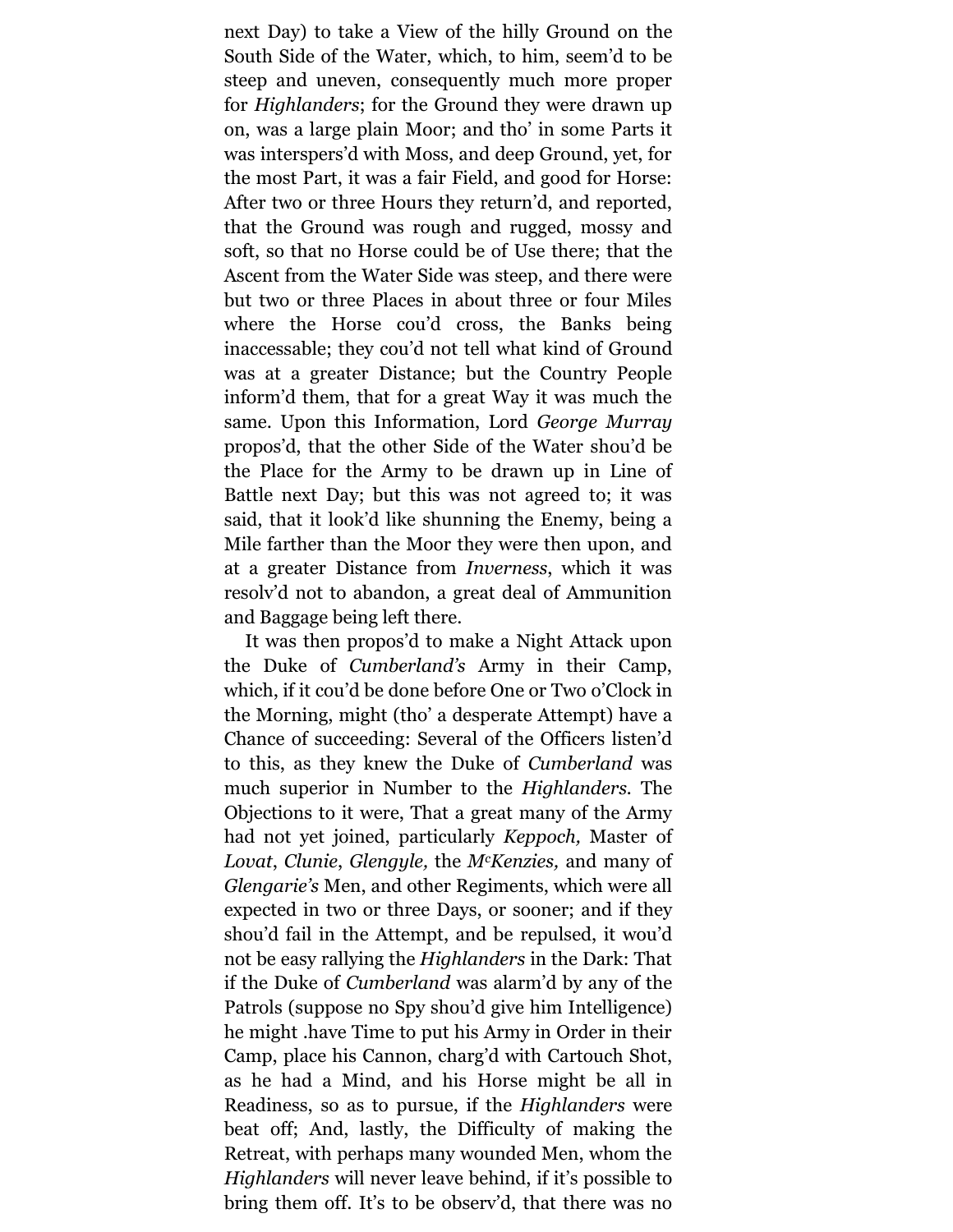Intelligence of the Situation of the Enemy's Camp; add to this, how fatiguing it wou'd be to march backward and forward twenty Miles, and probably be obliged to fight next Day, even cou'd they make a safe Retreat, and not be attack'd before they join'd the rest of their Army.

On the other hand, the P—— was very much bent for the Night Attack, and said he had Men enough to beat the Enemy, whom he believ'd were utterly dispirited, and wou'd never Hand a brisk and bold Attack. The Duke of *Perth*, and Lord *John Drummond* seem'd to relish it, and Lord *George Murray*, *Lochiel*, with others, were induc'd to make a fair Trial of what cou'd be done, though they were sensible of the Danger, shou'd it miscarry: They observ'd With much Concern, the Want of Provisions; the Men had only got that Day a Biscuit each, and some not that; and it was fear'd they wou'd be worse next Day, except they cou'd take Provisions from the Enemy; and they had Reason to believe, that if the Men were allow'd to disperse, to shift for some Meat, which many of them wou'd do, if the Army continu'd there all Night; that it wou'd be very difficult to assemble them in the Event of a sudden Alarm; which, considering the Nearness of the Enemy, might reasonably be suppos'd; and as they must have lain that Night upon, the Moors near *Culloden*, as they had done the Night before, they knew many of the Men wou'd disperse without Liberty to several Miles Distance for Provisions arid Quarters, and that it wou'd be far in the Day before they cou'd be assembled again; and as *Keppoch* came up and join'd the Army that Afternoon, they flatter'd themselves the Men they had might do, if they cou'd make the Attack by One or Two in the Morning; especially if they were, undiscovered, as they had great Hopes they might; for having examin'd the different Roads, of which they had perfect Intelligence from the *McIntoshes*, who liv'd in those very Parts: They found they cou'd keep upon a Moor the whole Way, so as to shun Houses, and be a considerable Way from the high Road that leads from *Inverness* to *Nairn.* They also consider'd, That in the Event of making the Attack, shou'd they be beat off, without the desir'd Success, they might before Day-break get back as far as *Culraick,* which was very strong Ground, and from thence by a Hill they cou'd retire the whole Way on the South Side of the Water of *Aim,* till they were join'd by their Friends, whom they expected, and by the Straglers; nor did they believe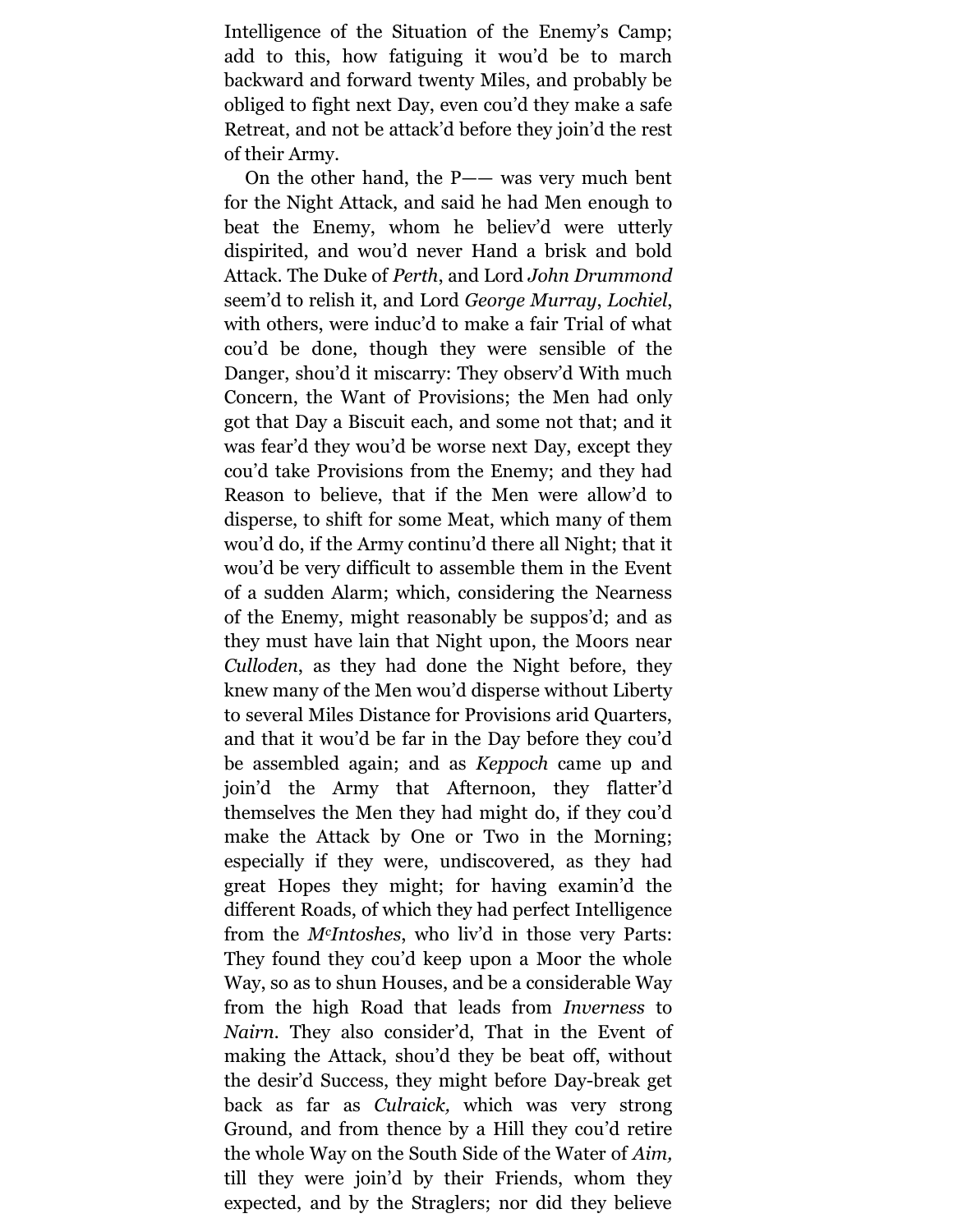the Enemy wou'd follow (suppose the *Highlanders* were beat back) till it was good Day-light, so as they cou'd see about them, and send out reconoitering Parties, to prevent their falling into Snares and Ambuscades: And before all this cou'd be done, the *Highland* Army might have reach'd *Culraick*, and the hilly Ground on the South Side of the said Water, where regular Troops cou'd not easily overtake them, and where their Cannon and Horse, in which was their greatest Superiority, wou'd have been of little Use.

That they found the P— was resolv'd to fight the Enemy, without waiting for the Succours that were soon expected, and without retiring to any stronger Ground, or endeavouring to draw the Duke of *Cumberland's* Army any farther from the Sea, from whence he got all his Provisions that were brought in Ships that sail'd along, as the Army march'd near the Shore.

For these Reasons, the above Gentlemen, and most, if not all others who were spoke to upon the Subject, seem'd to think the Night Attack might be attempted; but most of them thought they were in very bad Circumstances at any Rate; and no Attempt cou'd well be more desperate than their present Situation.

About Seven at Night, an Incident happen'd, that had like to have stopp'd the design'd Attempt, and thereupon many were design'd to have given it up as impracticable. The Thing was this, Numbers of the Men went off to all Sides, especially towards *Inverness,* and when the Officers who were sent on Horseback to bring them back, came up with them: They cou'd by no Persuasion be induc'd to return, giving for Reason, that they were starving, and said to the Officers, they might shoot them if they, pleas'd; but they would not go back till they got some Provisions.

But the P—— continued keen for the Attack, and positive to attempt, it, and said, that there was not a Moment to be lost: for as soon as the Men shou'd see the March begun, not one of them would flinch. It was near Eight at Night when they mov'd, which could not be sooner, else they might have been perceived at a considerable Distance, and the Enemy have seen them on their March. Lord *George Murray* was in the Van, Lord *John Drummond* in the Center, and the Duke of *Perth* towards the Rear, where was also the P——, having *Fitz-James's* Horse and others with him. Proper directions were given for small Parties to,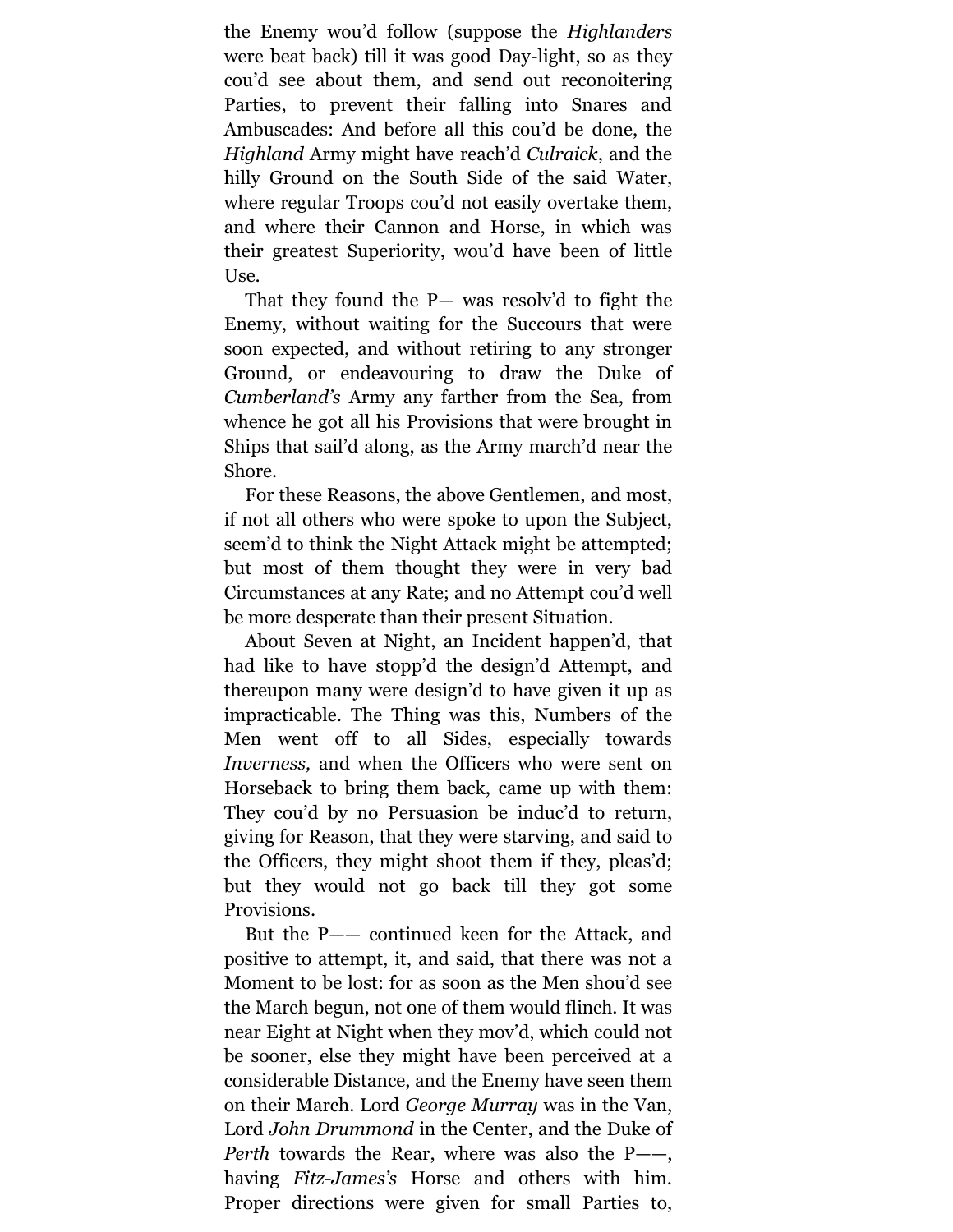possess all the Roads, that Intelligence might not be carried to the Enemy. There were two Officers and about thirty Men of the *McIntoshes* in the Front, as Guides, and some of these Men were in the Center and Rear, and in other Parts, to prevent any of the Men from losing their Way in the Dark.

Before the Van had march'd a Mile, which they did as slow as cou'd well be, to give Time, to the Line to follow, there was Express after Express sent to stop them, the Rear being far behind: Upon this the Van marched still slower, but in a short Time after, there came Aid de Camps and other Officers, to stop them, or at least to make them go slower; and of these Messages I am sure there came near one hundred before the Front got so far as *Culraick,* which retarded them to such a Degree, that the Night was far spent; for from the Place the Army began the March to *Culraick*, was, but six Miles, and they had still four long Miles to Nairn.

It was now about One o'Clock in the Morning when Lord *John Drummond* came up to the Van, and said, That several were far behind, and if they did not stop, or go slower, he was afraid the Rear cou'd not get up. In a little Time after, the Duke of *Perth* came also to the Front, and assured them, that if there was not-a Halt, the Rear could not join. There was a Stop accordingly; *Lochiel* had been mostly in the Van all Night, and his Men were next to the *Athol* Men, who were in the Front. There were also several other Officers that came up, there bring a Defile a little Way behind, occasioned by a Wall at the Wood of *Culraick,* which also retarded the March of those who were behind.

The Officers talking of the different Places of making the Attacks, it was said by some, That it was better to make the Attempt with Four Thousand Men before, Day-break, as with double that Number after it was Light. Mr. *Sullivan* was also come up to the Front, and. it being now evident, by the Time the Army had taken to march little more than six Miles, it wou'd be impossible to make the other Part of the Road, which was about four Miles before it was clear Day-light, besides the Time that must be spent in making the Disposition for the Attack, as it could not be done by the Army in the Line, on their long March. Mr. *Sullivan* said, he had just then come from the P——, who was very desirous the Attack should be made: But, as Lord *George Murray* led the Van, and cou'd judge of the Time, he left it to, him, whether to do it or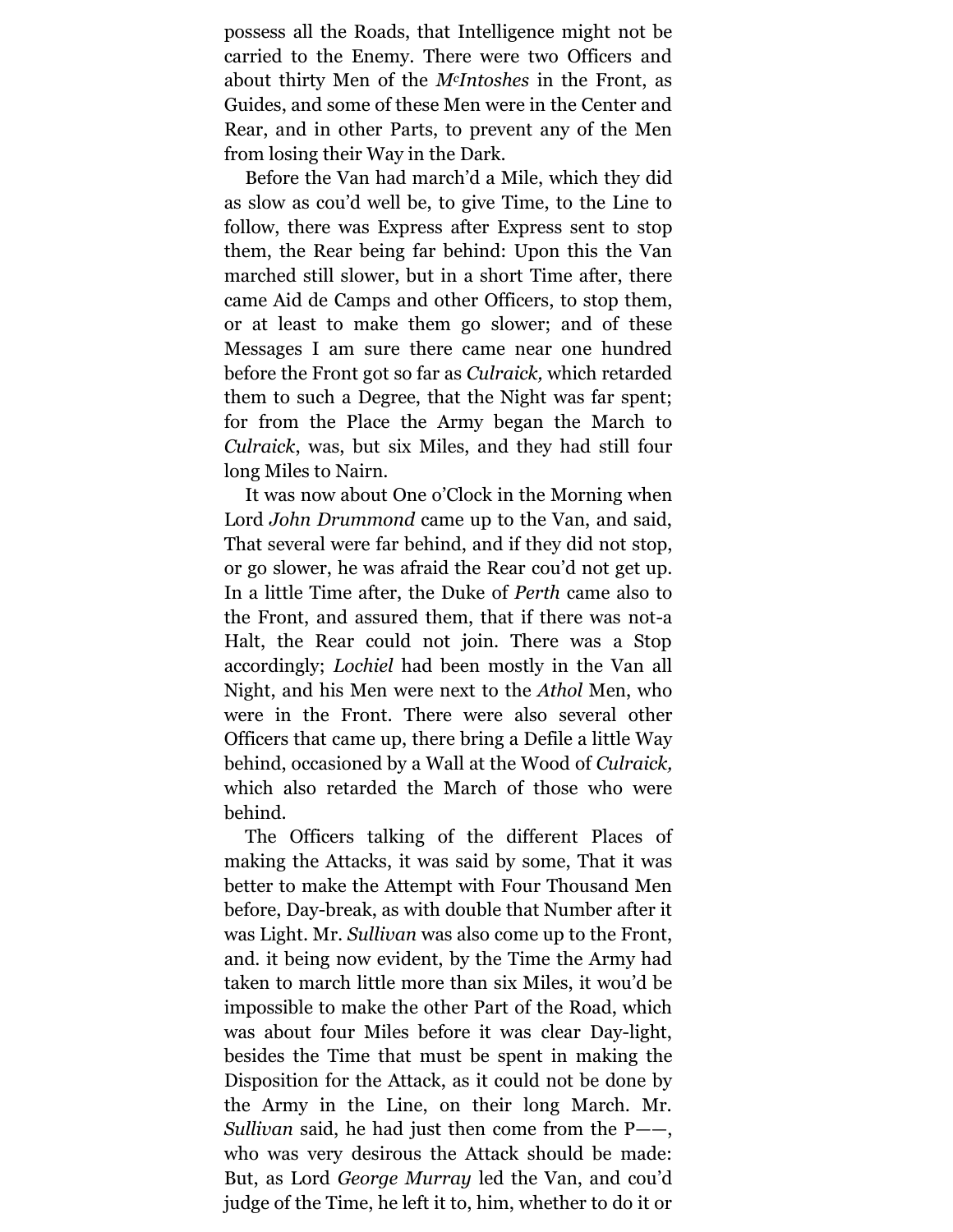not. There were several, Gentlemen having; join'd the *Athol* Men as Volunteers had walked all Night in the Front, and as the Duke of *Perth,* Lord *John Drummond,* and the other Officers, seem'd much difficulted what to resolve upon, Lord *George Murray* desired them to give their Opinion, for they were all deeply concerned in the Consequence. The young Gentlemen were all for marching on and eager to come to an Engagement, which Opinion shewed abundance of Courage; for they must have been in the first Ranks, had there been an Attack: but most of the Officers were of a different Opinion, as several of them express'd. *Lochiel* and his Brother said, That they had been as much for the Night Attack as any Body could be, and it was not their Fault that it was not done, but blamed those in the Rear who had marched so slow, and retarded the rest of the Army. Lord *George Murray* was of the same Way of thinking, and said, If they cou'd have made the Attack, it, was the best Chance they had, especially if they cou'd have surprized the Enemy; but to attack a Camp that were near double their Number in Day-light, when they cou'd be: prepared, to receive them, must be reckoned Madness by every Body.

At this very Time Mr. *John Hay*, came up, and said, that the Line was joined; being informed the Resolution was taken to return, he began to argue upon the, Point, but it was too late. This was the Gentleman the Army blamed for want of Provisions (he having the Super-intendency of those Things) but with what Justice I shall not take upon me to say. It was about Two o'Clock in the Morning (the Halt not being above a Quarter of an Hour) when they went back in two Columns, the Rear facing about, and the Van taking,-another Way at a little Distance. They had a View of the Fires in the Duke of *Cumberland's* Camp, and as they did not shun passing near Houses, as they had done in advancing, they marched very quick; Day-light began to Appear in about an Hour: They got to *Culloden* pretty early, so that the Men had three or four Hours Rest: They kill'd what Cattle and Sheep they could find; but few of them had Time to make any Thing ready, before the Alarm came of the Enemy being on their March, and approaching. The Horse of the P——'s Army had been all on so hard Duty for several Days and Nights before, that none of them were fit for patrolling at that Time. *Fitz-James's*  Horse, and several others, had gone to *Inverness* to refresh; so that at first it was not known whether it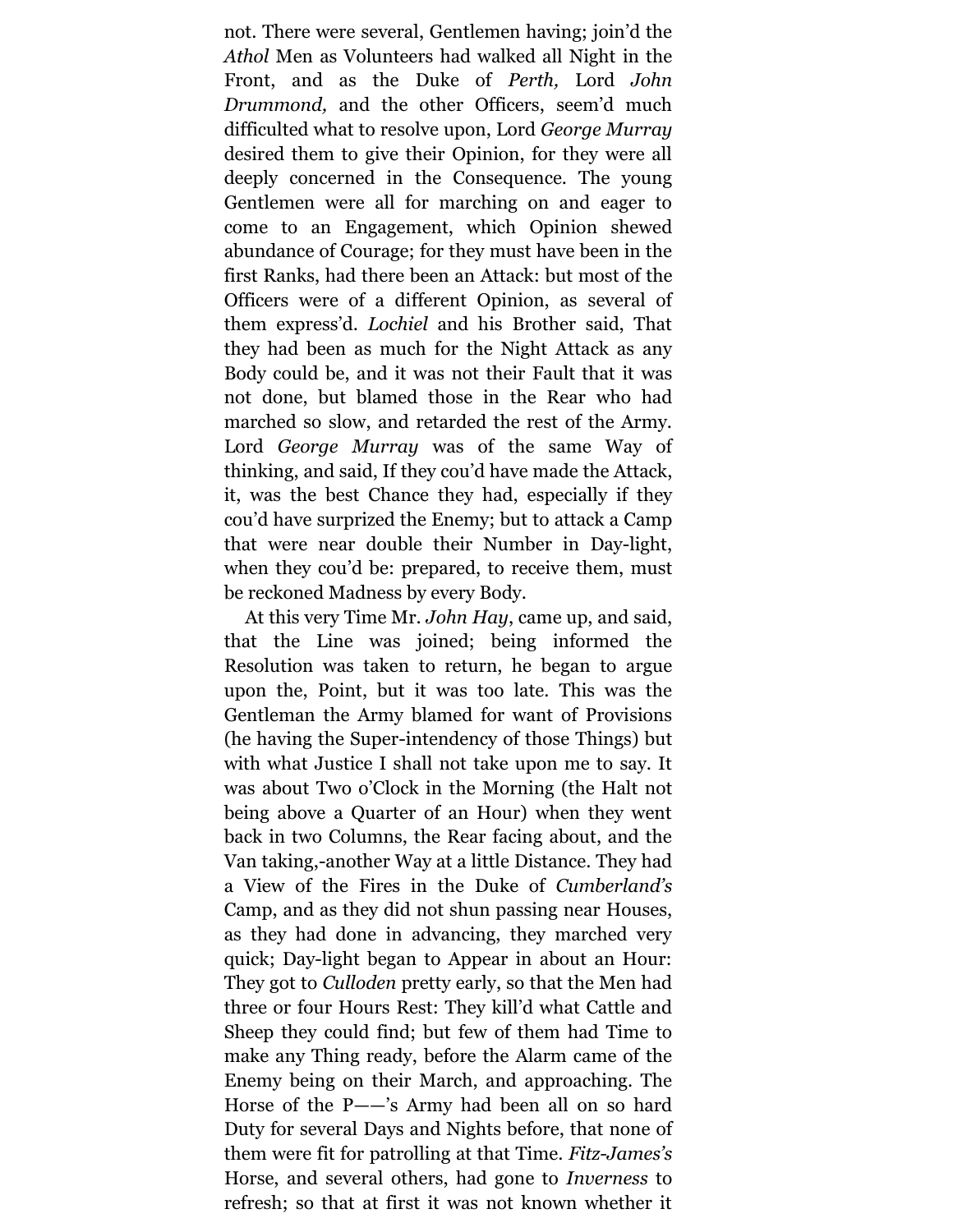was an advanc'd Party, or the Duke of *Cumberland's* whole Army: However, the *Highlanders* got ready as quick as possible, and marched through the Parks of *Culloden* in Battalions, just as they happened to be lying, to the Moor on the South Side, facing Eastward, and about Half a Mile farther, back than where they had been drawn up the Day before.

Lord *George Murray* once more proposed to pass the Water of *Airn*, as being the strongest Ground, and much the fittest for *Highlanders,* and *Clunie*, who was expected every Moment, was to come on that Side; but this was not agreed to, for the same Reason that was given the Day before; namely, that it was like shunning the Enemy, and abandoning *Inverness.* Speaking to Mr. *Sullivan* he told him he was afraid the Enemy would have great Advantages in that plain Moor, both in their Horse and Cannon: But he answered, That, he was sure Horse cou'd be of no Use there, because there were several Bogs and Morasses; but, I am sorry to say it, the Event prov'd otherwise. Mr. *Sullivan* drew, up the Army in Line of Battle, being both Adjutant and Quarter-master-General, the Right near to some Enclosures near, the Water of *Airn,* and the Left towards the Parks of *Culloden.* I can't justly tell what Order they were drawn up in, there had been some Disputes a Day or two before about the Rank, but no Body who had any Regard for the Common Cause insisted upon such Things on that Occasion.

Those who had gone off the Night before, and early that Morning to *Inverness* and other Parts, had now joined, and the Master of *Lovat* was come up with a considerable Recruit of his Men; it was observed, that upon the Right, there were Park-Walls under which so many of the Enemy could draw up and Flank the *Highlanders*. Lord *George Murray*, who commanded that Wing, was very desirous to have advanced and thrown them down; but as this would have broke the Line, and the Enemy forming their Line of Battle very near that Place, it was judged by those about him, too dangerous to attempt.

Both Armies being formed, the Cannonading began on both Sides, after which there were some Alterations made in the Dispositions of the two Armies, by bringing Troops from the Second Line to the First, as both endeavoured to out-flank one another. The *Highlanders* were much galled by the Enemy's Cannon, and were growing so impatient, that they called out for the Attack; upon which it was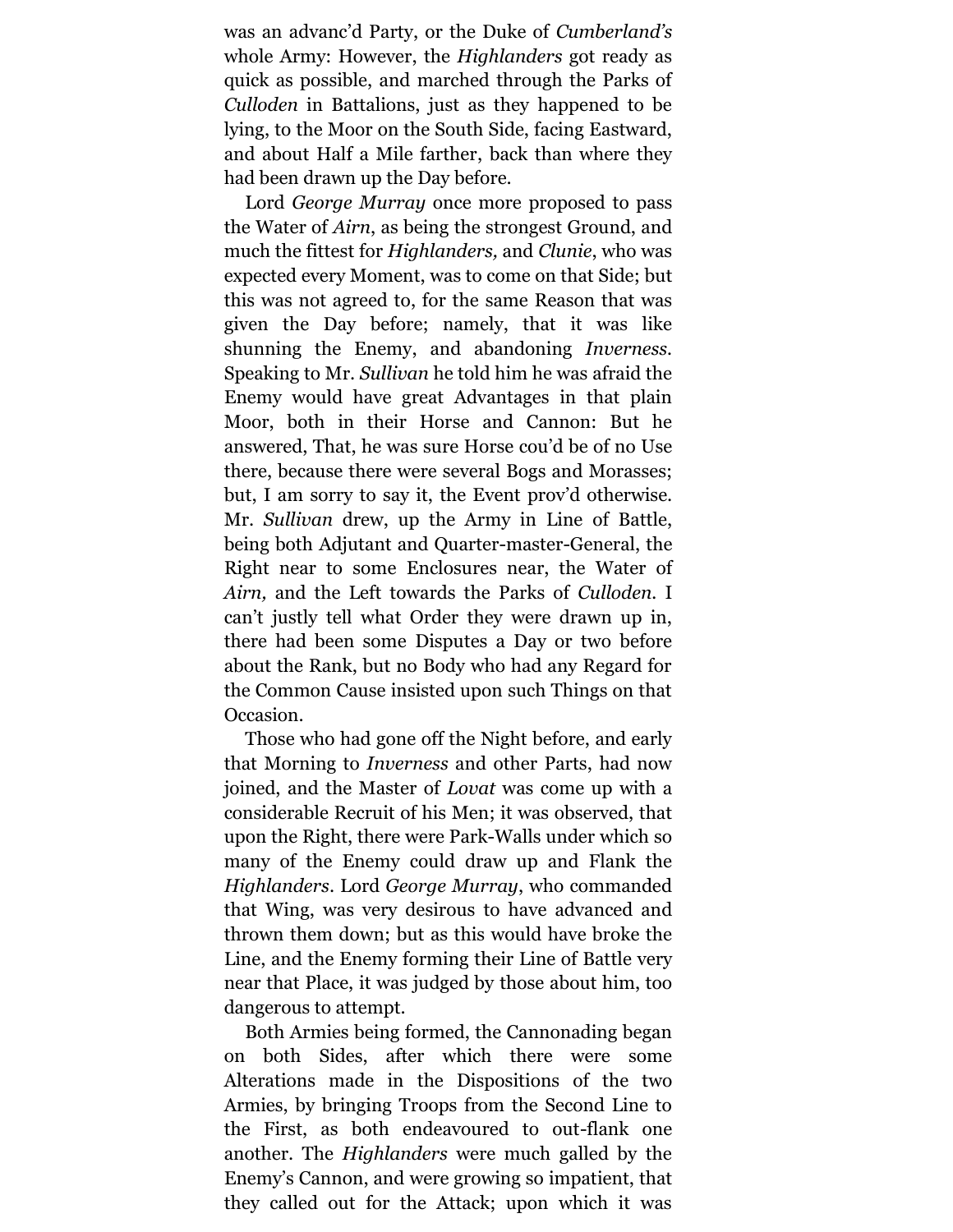judged proper to attack, and Orders were given accordingly, The Right Wing advanced first, as the whole Line did much at the same Time, and gave the Onset with their usual Intrepidity. The Left Wing did not go in Sword in Hand, imagining they should be Flanked by a Regiment of Foot, and some Horse which the Enemy brought up about that Time from their Second Line or Corps de Reserve. When the Right Wing were within Pistol-shot of the Enemy, they received a most terrible Fire, not only in Front, but also in Flank, from a side Battery supported by the *Campbels,* &c. notwithstanding which, they went in Sword in Hand, after giving their Fire close to the Enemy, and tho' they were received by them with their Spontoons and Bayonets, the Two Regiments of Foot that were upon the Enemy's Left, would have, been entirely cut to Pieces, had they not been immediately supported by two other Regiments from their Second Line. As it was; these two Regiments (being *Barrell's* and *Monro's)* had above Two Hundred Men killed and wounded. Two Regiments of Dragoons coming up on the same Side, entirely broke that Wing of the *Highlanders*; and though three Battalions of the Right of the Second Line were brought up and gave their Fire very well, yet the Ground and every thing else, was so favourable to the Enemy, that nothing could be done but a total Rout ensued.

I am positively inform'd, that the whole *Highland* Army did not consist of above Five Thousand fighting Men, and the Duke of *Cumberland's* must have been at least above Eight Thousand. In the one Army there were not above One Hundred and Fifty Horse, of which one Half was of the Regiment of *Fitz-James's*; in the other Army they had Eleven or Twelve Hundred. When a Misfortune happens, People are apt to throw the Blame upon Persons and Causes, which frequently are the Effects of Malice or Ignorance, without knowing the real Springs or Motives.

Some are of Opinion, that the Night Attack could have been made; but I am convinced of the contrary, for the following Reasons:

The *Highland* Army, when they halted near *Culraick*, were not above Four Thousand Men; they had four Miles to march, Part of them were to have made a considerable Circumference, so that it wou'd have been Sun-rise before they cou'd have made the Attack. The Ground about *Nairn* where the Enemy were encamped, was a hard dry Soil, and plain Moors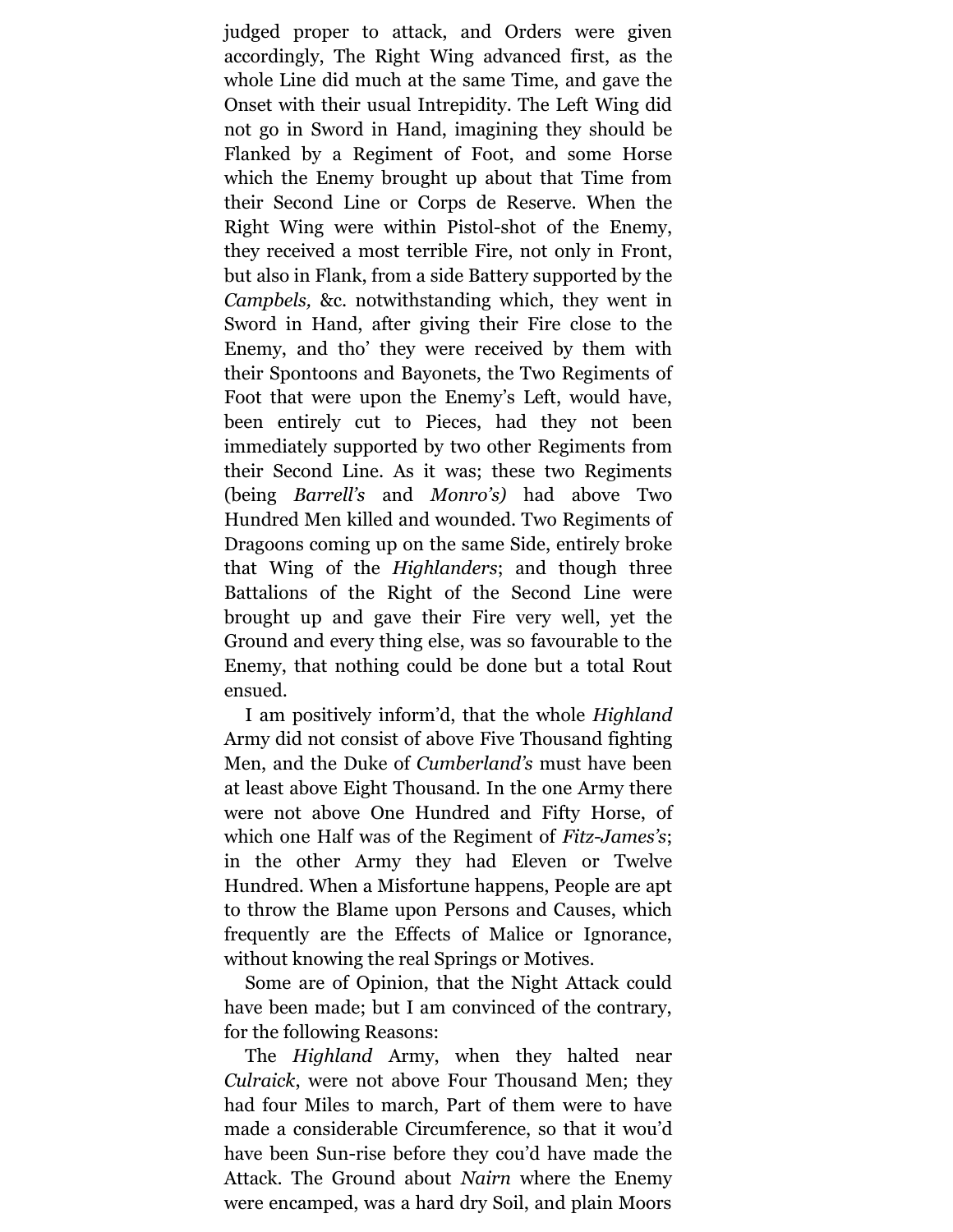for three Miles round, except where the Sea intervened, the nearest strong and uneven Ground being the Wood of *Culraick.* Let it be supposed that the *Highlanders* had made an Attack in broad Daylight upon the Enemy, double their Number in their Camp, who were well refreshed by a Day, and two Night's Rest, with Plenty of all kinds of Provisions, with their Cannon pointed as they thought proper, and their Horse drawn up to their Wish, in a fine Plain, What must the Consequence have been? What must be said of Officers, who led Men on in such Circumstance and in such Situation?

Would it not have been certain Death and Destruction to all who had made the Attack? Would it not have been said (and justly too) why go on in so desperate an Attempt, seeing it cou'd not be done by Surprize and undiscovered, as was projected? Why not try the Chance of a fair Battle, by retiring and being joined by the rest of the Army, as well those who had withdrawn the Night before, as a great many others who were hourly expected, where also they would have Cannon, and might have the Choice of the Field of Battle; by this Means there was a fair Chance, by the other there was none.

As to the above-mention'd Facts, you may rely upon them. I saw the Duke of *Perth,* the Duke of *Athol*, Lord *John Drummond,* Lord *George Murray,* Lord *Ogilvie,* Colonel *Stewart* of *Ardshiell,* Colonel *John Roy Stewart*, Lord *Nairn,* and several others at *Ruthven* in *Badenoch*, on the *Friday* after the Battle; they all agreed on the same Things.

There is one Thing I must take Notice of, That from the Beginning of the whole Affair, till that Time, there had never been the least Dispute or Misunderstanding among any of the Officers. Some found Fault, that the Night March was undertaken, feeling there was not a Certainty of reaching *Nairn* in Time to make the Attack before Day-light; as also that they had too few Men. In Answer to this, there was no Body doubted when the March was begun, but that there would be abundance of Time; their greatest Precaution was to take Care not to be discovered. The *Highlanders* had often made very quick Marches in the Night time. The *French* Piquets, I believe, were in the Rear, and were not so clever in Marching. The Moor they went thro' was more plashy than was expected, and they were obliged to make some Turns to shun Houses, and there were two or three Defiles that took up a good deal of Time to pass. The Guides, tho' they knew the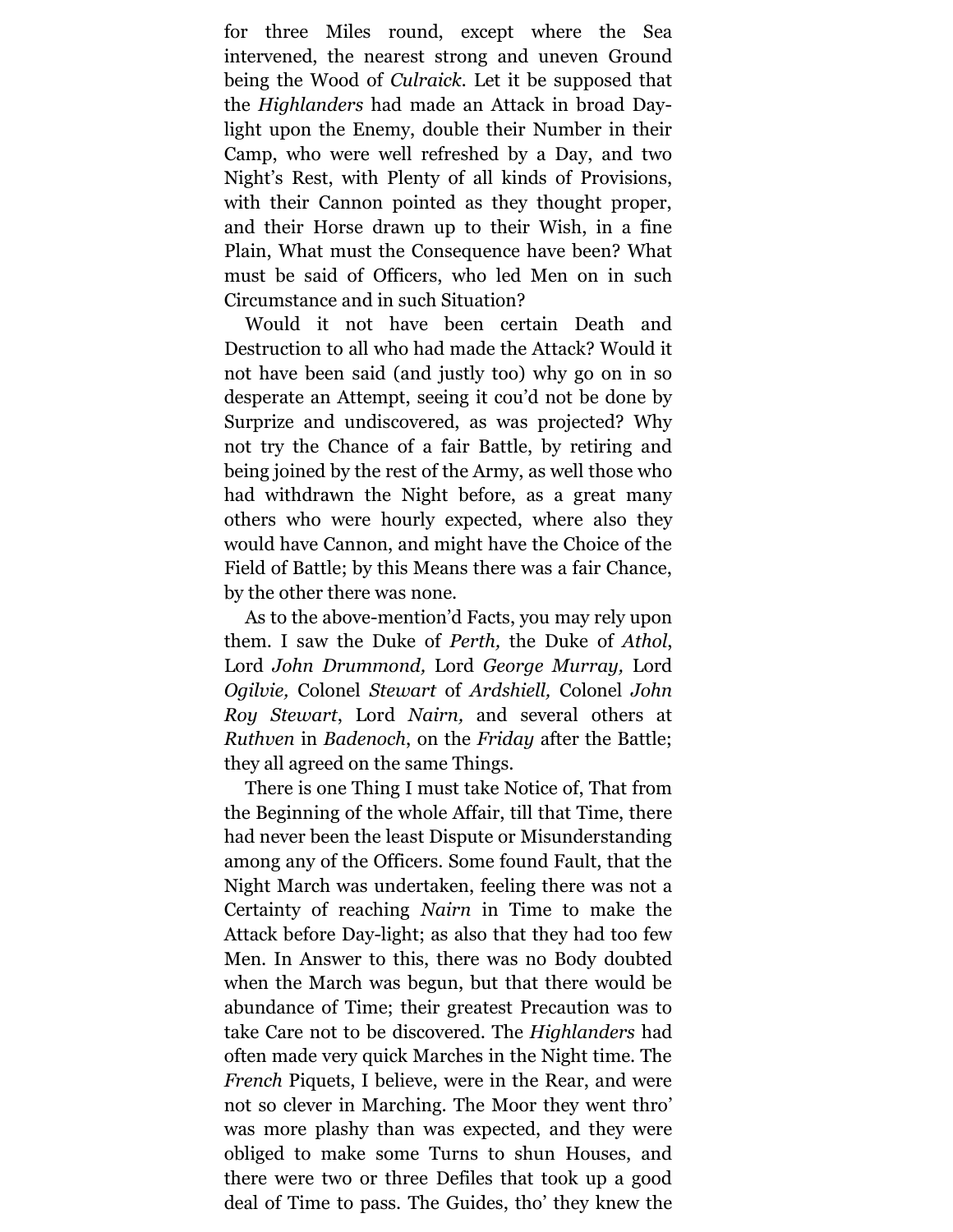ground very well, yet were not Judges what Time it would take to march those ten Miles, as they were called, tho' by Reason of the indirect Road, must have been much more.

Notwithstanding all this, I am persuaded that the *Clans* (had they not been retarded by repeated Orders and Messages) would have reached *Nairn* by Two o'Clock in the Morning. As for their Numbers, tho' not half that of the Enemy, they might very probably have succeeded, for had they made the Attack undiscovered, so as to have got in Sword in Hand, they had undoubtedly cut their Enemies to pieces. Nothing indeed is more uncertain than the Events of War; Night Attacks are most of all subject to Disappointments. This March and Countermarch, was too sure, as Things turn'd out, a great Disadvantage; it fatigued the Men much, and the Time might have been much better employed; a Council of War might have been obtain'd, in which, doubtless, a Resolution wou'd have been taken to chuse a more advantagious Field of Battle, and perhaps have postponed fighting, till the Succours that were coming up with the utmost Expedition, should join. Councils of War were seldom held, and were out of Request from the Time the Army marched into *England*. I remember only two that were held there, one at *Brampton*, in regard of besieging *Carlisle*, or going to attack General *Wade;* the other was at *Carlisle,* where it was resolved to march forward. What happen'd at *Derby* was accidental: Most of the Officers being at the P——'s Quarters, and taking into their Consideration on their Situation, they were all unanimous, in advising the P—— to retreat, rather than, come to an Engagement, without almost a Certainty of Success, in a Country that stood waiting to declare for the Conquerors; in which Case a Defeat to his Army there must have proved fatal.

I think there was but one Council of War called after they returned to *Scotland,* and that was near *Creiff* the Day after the retreat from *Stirling,* where there was some Difference in Opinion; some at first being for the Army going all one Road, but it was at last agreed to march for *Inverness*, in two separate Bodies, the one by the *Highland Road,* and the other by the Coast. The Day of the Battle of *Falkirk*, the Officers were call'd together in the Field, where the Army was drawn up betwixt *Bannockburn* and *Torwood,* and they all agreed to march strait to the Enemy. As to the Retreat from *Stirling*, it was advised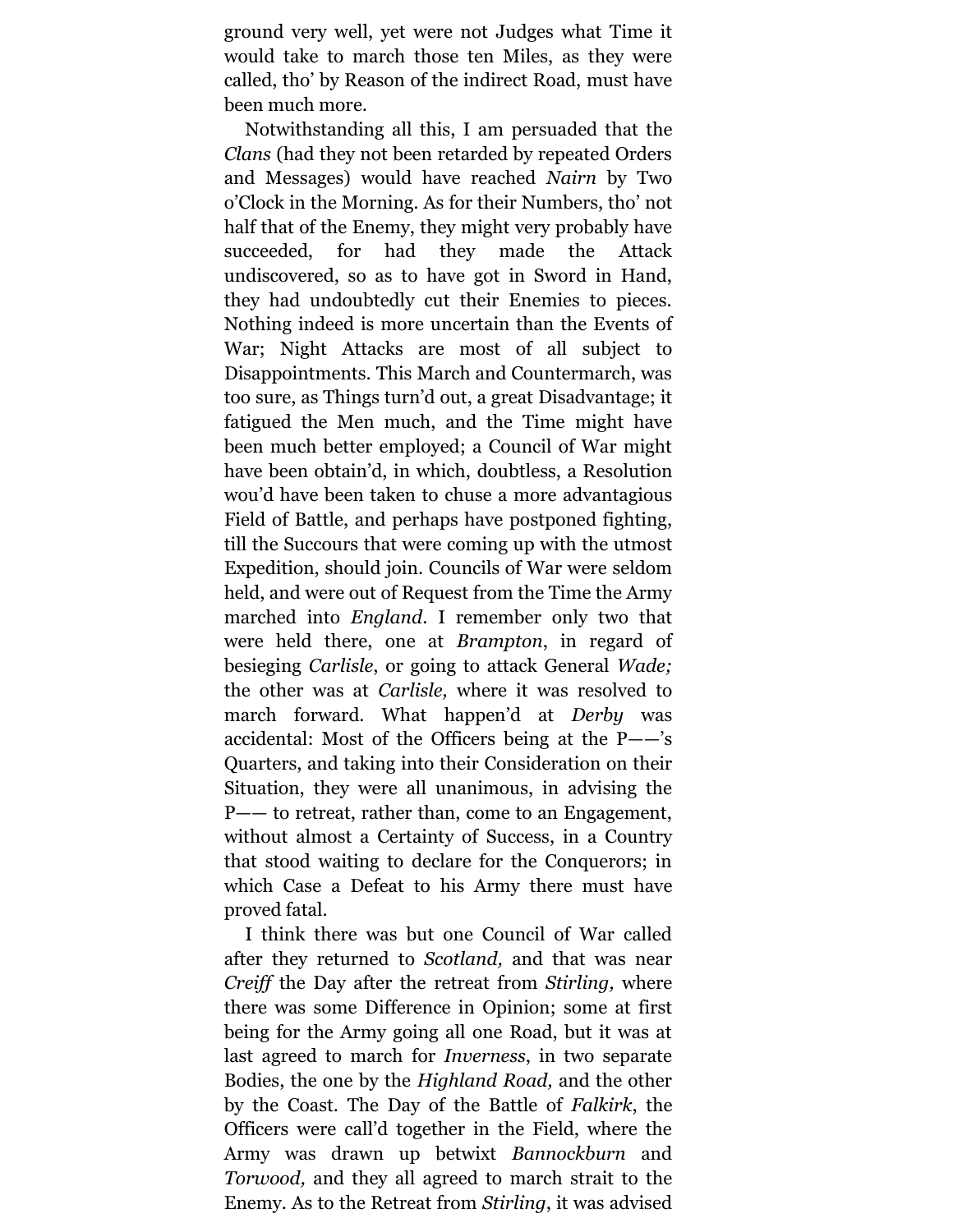by many of the principal Officers, particularly the *Clans*. They drew up their Reasons, and signed them at *Falkirk,* three Days before the Retreat was made; the Chief of which was, a vast Number of their Men had gone home, after the Battle, and were not return'd, and that as the Siege of *Stirling Castle* was not advancing, they did not think it adviseable to fight in such Circumstances.

This Letter has been much longer than I intended: But before I conclude, I must acquaint you with a Proposal that was made six Weeks before the Battle of *Culloden:* Some Officers propos'd sending up Meal to several Places in the *Highlands*, and in particular towards *Badenoch,* that in the Event of the Duke of *Cumberland*'s marching to *Inverness,* before the Army was gathered, they might retreat for a few Days, till they could assemble; or, if a Misfortune should happen by a Defeat, there might be some Provisions in those Parts; but this was reckoned a timorous Advice, and was rejected as such; tho' I have Reason to think it was the Opinion of almost all the *Highland* Officers, who were not for precipitateing any Thing. There is no doubt to be made, but that the *Highlanders* could have avoided fighting, till they had found their Advantage by so doing: They could have made a Summer's Campaign, without running the Risque of any Misfortune; they could have marched thro' the Hills to Places in *Bamfshire*, *Aberdeenshire,* the *Mearns*, *Perthshire*, *Lochaber*, and *Argylshire*, by Ways that Regular Troops could not have followed; and if they had ventur'd among the Mountains, it must have been attended with great Danger and Difficulty; their Convoys might have been cut off, and Opportunities would have offered to attack them with almost a Certainty of Success: And tho' the *Highlanders* had neither Money nor Magazines, they would not have starv'd in that Season of the Year, so long as there were Sheep and Cattle; they could also have seperated themselves in two or three different Bodies, got Meal for some Days Provision, met again at a Place appointed, and might have fallen upon the Enemy where they least expected: They cou'd have marched in three Days, what would have taken regular Troops five; nay, had those taken the high Roads (as often they would have been obliged, upon Account of their Carriages) it would have taken them ten or twelve Days; in short, they might have been so harrass'd and fatigu'd, that they must have been in the greatest Distress and Difficulties, and at length